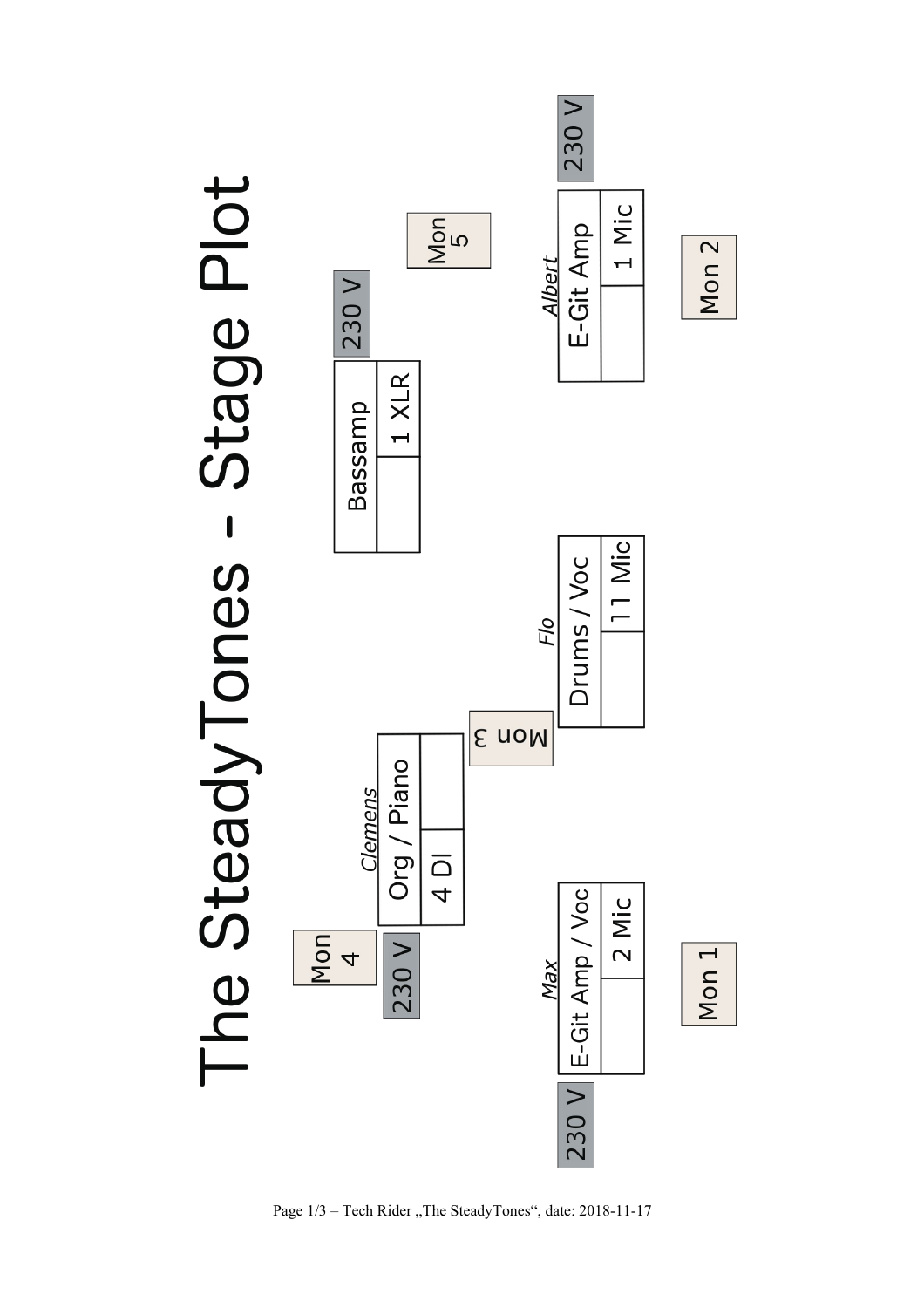# **The SteadyTones – Channel Plan**

| Channel        | Instrument                             | Microphone         | Stand        | Annotation                           |
|----------------|----------------------------------------|--------------------|--------------|--------------------------------------|
| $\mathbf{1}$   | Kick Out                               | Beta 52, D112 etc. | S            |                                      |
| $\overline{2}$ | Snare Top                              | 57 etc.            | M            |                                      |
| 3              | Snare Bot                              | E904 etc.          | Clip         |                                      |
| $\overline{4}$ | <b>HH</b>                              | NT5 or similar     | M            |                                      |
| 5              | Timbale                                | 57 or e904 etc.    | Clip or M    |                                      |
| 6              | Tom 1                                  | e904 etc.          | Clip         |                                      |
| $\overline{7}$ | Tom 2                                  | e904 etc.          | Clip         |                                      |
| 8              | <b>Stand Tom</b>                       | e904 etc.          | Clip         |                                      |
| 9<br>10        | OH <sub>L</sub><br>OHR                 | NT5 or similar     | $2 \times L$ |                                      |
| 11             | E-Bass                                 |                    |              | Amp's XLR Out<br>(Pre!!!)            |
| 12             | E-Git SR (Max)                         | 57 or similar      | M            | $\overline{a}$                       |
| 13<br>14       | Org <sub>L</sub><br>Org R<br>(Clemens) | $2 \times DI$      |              |                                      |
| 15<br>16       | Piano L<br>Piano R<br>(Clemens)        | $2 \times DI$      |              |                                      |
| 16             | E-Git SL (Albert)                      | 57 or similar      | S            |                                      |
| 17             | Vocal SR<br>(Git 1, Max)               | SM 58 or similar   | L            | sometimes Lead<br>Vocal              |
| 18             | Lead Vocal SC<br>(Drums, Flo)          | SM 58 or similar   | L            | sometimes<br><b>Background Vocal</b> |
| 19             |                                        |                    |              |                                      |
| 20             |                                        |                    |              |                                      |
| 21             |                                        |                    |              |                                      |
| 22             |                                        |                    |              |                                      |

All microphones, DI boxes and stands, as mentioned before, have to be provided by the promoter. If less claws , as mentioned before, are provided, please provide more stands. We love to see the use of submulticorecables.

We travel **without** our own foh-operator. So statements in our channel plan are suggestions, not rules. If you want to use different mics or different mic techniques, you are very welcome to do so.